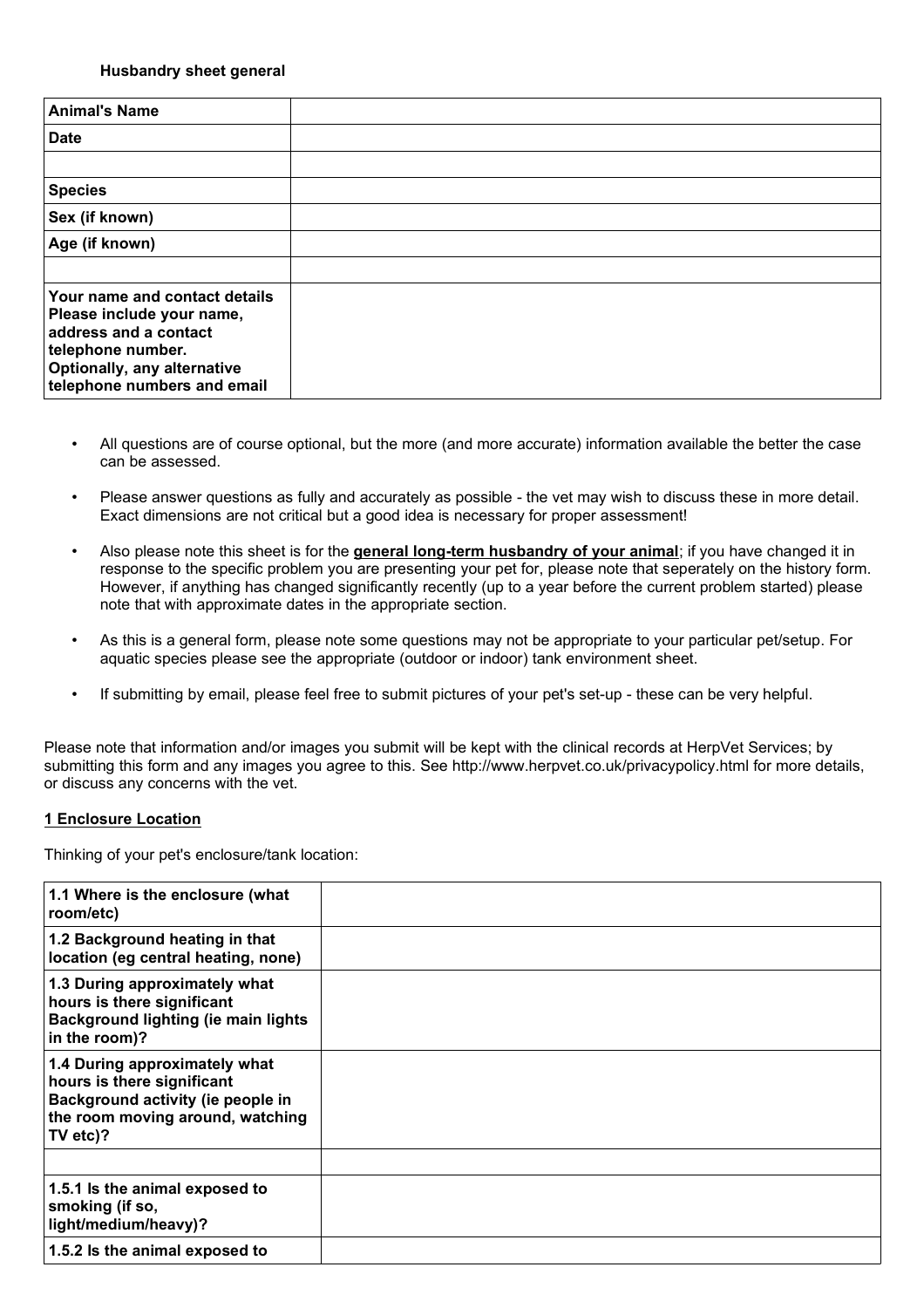| possible cooking/heating fumes?                                                        |  |
|----------------------------------------------------------------------------------------|--|
| 1.5.3 Is the animal exposed to<br>possible air fresheners/scented<br>candles?          |  |
| 1.5.4 Is the animal exposed to any<br>other aerosol?                                   |  |
|                                                                                        |  |
| 1.6 Are any other animals housed<br>(or allowed) in the same room?                     |  |
| 1.7 Are there any other animals in<br>the house that are not ever in the<br>same room? |  |

## 2 Contents

Thinking of your pet's set-up:

| 2.1 Enclosure type<br>(vivarium/tank/tortoise table etc)?                                                                     |                                                                      |
|-------------------------------------------------------------------------------------------------------------------------------|----------------------------------------------------------------------|
| 2.2 What are the dimensions (length<br>x width x height)?                                                                     |                                                                      |
| 2.3 What Ventilation source(s) are<br>there (eg open top, mesh lid, vent<br>holes high only, vent holes high and<br>low, etc) |                                                                      |
|                                                                                                                               |                                                                      |
| 2.4 What substrate(s) do you use (ie<br>what is on the bottom of the<br>enclosure, eg soil, bark chippings,<br>paper etc)     |                                                                      |
|                                                                                                                               |                                                                      |
| 2.5 What other furnishings are in<br>the enclosure (hides, climbing<br>material, rocks, artificial plants,<br>branches etc)?  |                                                                      |
| 2.5.1 Are there any live plants in the<br>enclosure? Please specify if<br>possible                                            |                                                                      |
| 2.5.2 If bioactive - what clean up<br>crew have you used and how/where<br>were they sourced                                   |                                                                      |
|                                                                                                                               |                                                                      |
| 2.6 What size, shape and depth of<br>water bowl do you use? Can the<br>animal get into it fully?                              |                                                                      |
| 2.6.1 Do you use tap water or is it<br>treated in any way?                                                                    |                                                                      |
| 2.6.2 How often do you change the<br>water?                                                                                   |                                                                      |
| 2.6.3 Do you spray the enclosure? If<br>so how often? How often do you<br>change the spray bottle water?                      |                                                                      |
| 2.6.4 Do you bathe the animal(s)?<br>Approximately how often?                                                                 |                                                                      |
|                                                                                                                               |                                                                      |
|                                                                                                                               | What types of heating and light are present - please list along with |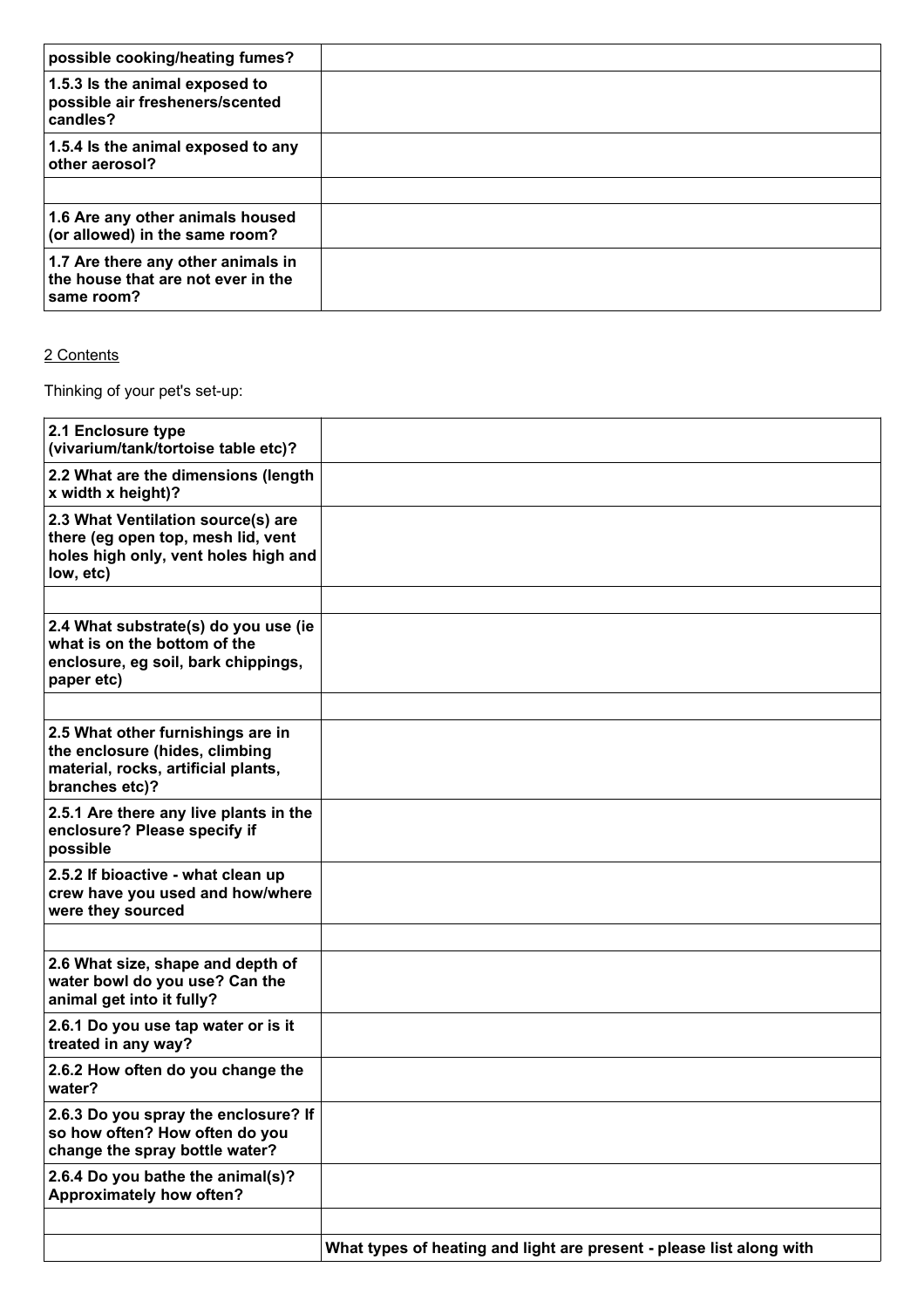|                                                                                                                         | whether they are on a thermostat, and what hours they are on for (eg full<br>spectrum tube/compact bulb on 7 am - 7 pm, combined heat/uv bulb on 6<br>am - 8 pm, heat mat/plate on 24 hrs on thermostat, etc) |
|-------------------------------------------------------------------------------------------------------------------------|---------------------------------------------------------------------------------------------------------------------------------------------------------------------------------------------------------------|
| 2.8.1 Heating/lighting 1                                                                                                |                                                                                                                                                                                                               |
| 2.8.2 Heating/lighting 2                                                                                                |                                                                                                                                                                                                               |
| 2.8.3 Heating/lighting 3                                                                                                |                                                                                                                                                                                                               |
|                                                                                                                         |                                                                                                                                                                                                               |
| 2.9.1 Temperature range day - What<br>temperatures are the hot and cold<br>ends of the enclosure during the<br>day?     |                                                                                                                                                                                                               |
| 2.9.2 Temperature range night -<br>What temperatures are the hot and<br>cold ends of the enclosure during<br>the night? |                                                                                                                                                                                                               |
|                                                                                                                         |                                                                                                                                                                                                               |
| 2.10 Are there any other animals in<br>the same enclosure (if so please list<br>species, sex, age, number)              |                                                                                                                                                                                                               |
|                                                                                                                         |                                                                                                                                                                                                               |
| 2.11.1 What is the cleaning regime<br>of the substrate (eg spot cleaning,<br>change fully every 4 weeks, etc)           |                                                                                                                                                                                                               |
| 2.11.2 Do you use any disinfectants<br>in the enclosure? Which?                                                         |                                                                                                                                                                                                               |

# **3.0 Feeding**

| 3.1 What do you feed the animal (in<br>approximately what mix if<br>appropriate?)                                                  |  |
|------------------------------------------------------------------------------------------------------------------------------------|--|
| 3.2 How often and approximately<br>how much do you feed the animal?                                                                |  |
| 3.3 Do you use any vitamin/mineral<br>supplements, and how frequently?<br>Please include eg cuttlefish, mineral<br>block for birds |  |
|                                                                                                                                    |  |
| 3.5 Has the diet been significantly<br>different in the past? If so how?                                                           |  |

## **4.0 Behaviour/Handling**

| 4.1 Please give an approximate<br>description of your pet's typical<br>activity during the day (eg hiding all<br>day, active couple hrs in the<br>evening, bask couple hrs then<br>hiding couple hrs, etc)? |  |
|-------------------------------------------------------------------------------------------------------------------------------------------------------------------------------------------------------------|--|
| 4.2 For basking animal: how long<br>does your pet bask for each day<br>(total, and maximum at one time)?                                                                                                    |  |
|                                                                                                                                                                                                             |  |
| 4.3 Is your pet let out the cage? If so<br>under what conditions (eg just in<br>your hands, just on sofa, free run of                                                                                       |  |